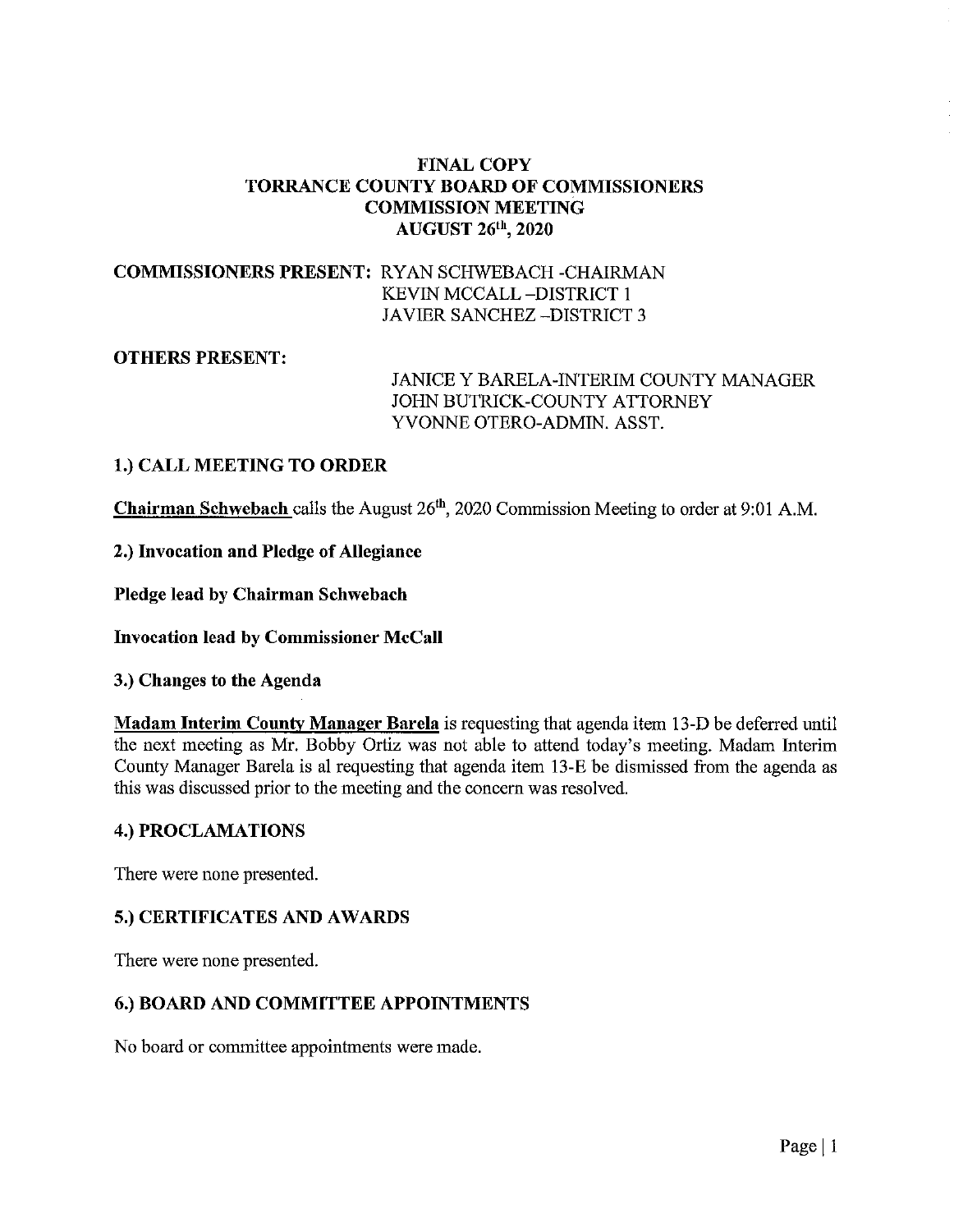# 7.) PUBLIC COMMENT AND COMMUNICATIONS

There was no public comment or communications.

# 8.) APPROVAL OF MINUTES

a.) COMMISSION: Motion to approve the August  $12<sup>th</sup>$ , 2020 Torrance County Board of County Commission Minutes.

ACTION TAKEN: Commissioner McCall makes a motion to approve the August  $12<sup>th</sup>$ , 2020 Torrance County Board of County Commission Minutes. Chairman Schwebach seconds the motion. No discussion, all Commissioners in favor. MOTION CARRIED

### 9.) APPROVAL OF CONSENT AGENDA

a.) FINANCE: Approval of Payables

ACTION TAKEN: Chairman Schwebach makes a motion to approve the Consent Agenda: Payables. Commissioner McCall seconds the motion. No discussion, all Commissioners in favor. MOTION CARRIED

# 10.) ADOPTION OF ORDINANCE/AMENDMENT TO COUNTY CODE

There were none presented.

### 11.) ADOPTION OF RESOLUTION

There were none presented.

### 12.) APPROVALS

a.) GRANTS: Motion to approve the Professional Services Contract with Estancia Valley Youth & Family Council, Boys Council Services in Estancia, NM with Ware Resources, LLC.

ACTION TAKEN: Chairman Schwebach makes a Motion to approve the Professional Services Contract with Estancia Valley Youth & Family Council, Boys Council Services in Estancia, NM with Ware Resources, LLC. Commissioner McCall seconds the motion.

Cheryl Allen, Grant Coordinator, states that this contract between Torrance County and Ware Resources to provide services as the Boys Council facilitator. The Boys Council Services will only be in Estancia at this point. The contract is fully funded by the grant that the county has with CYFD. Ms. Allen is proposing that the Commission approve this contract. The contract has be reviewed and approved by CYFD as well.

Commissioner McCall asks if there are any changes from last years contract to this current contract.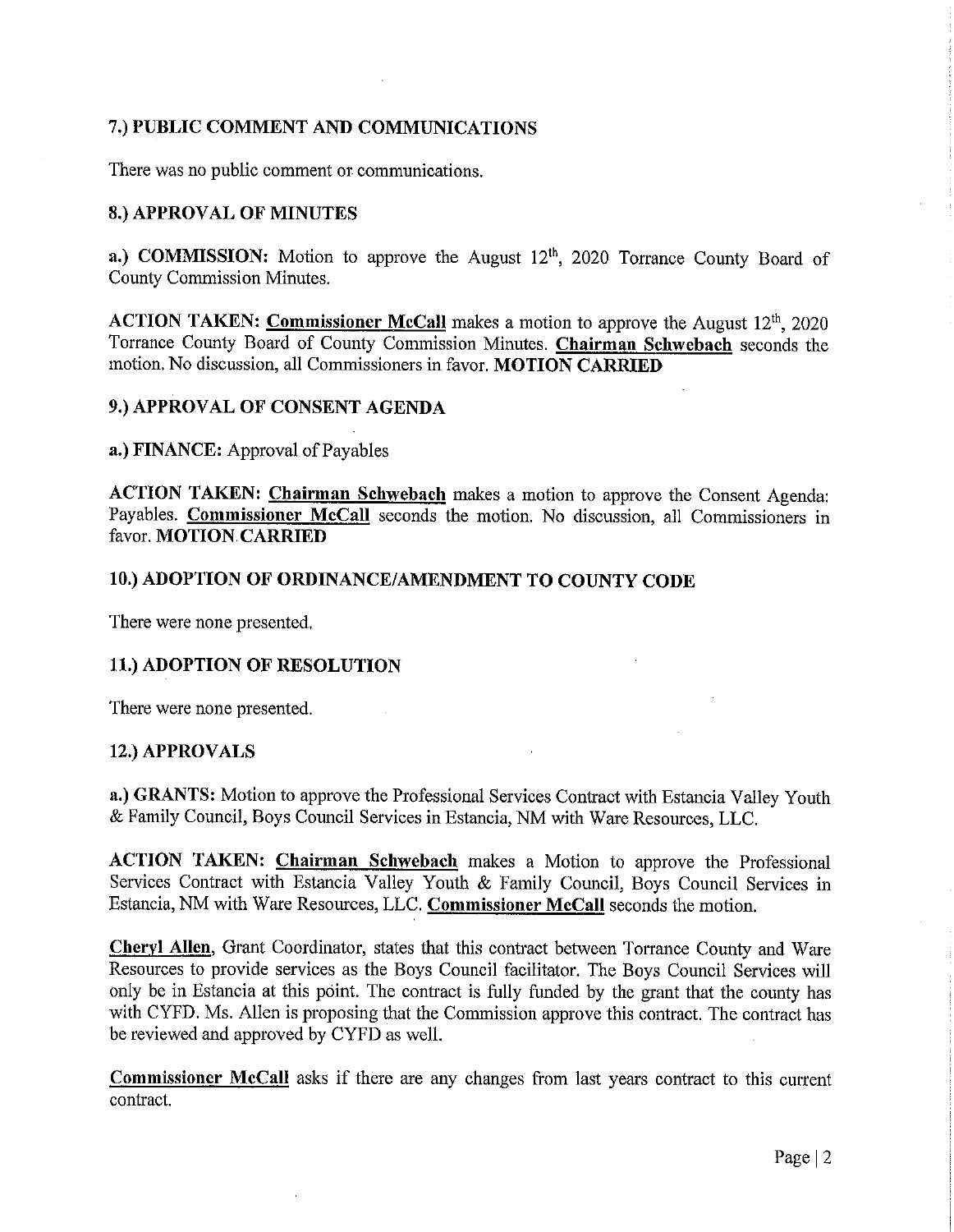Cheryl Allen states that there is an increase in salary because they have increased the number of members and sessions that are allowed.

Commissioner McCall states that the increase is covered by the grant, therefore the increase is on their end, is that correct?

Cheryl Allen, replies, yes, that is correct.

No further discussion, all Commissioners in favor. MOTION CARRIED

#### 13.) DISCUSSION

a.) GRANTS: Project identification for inclusion in the 2022-2026 Infrastructure Capital Improvement Plan (ICIP)

Chairman Schwebach states that at the last meeting there was a public hearing to discuss the list of items for the ICIP. The list was placed in order of importance, it would give the Commission a chance to look it over and was decided that today's meeting would be to remove, add, or move around items on the list.

Cheryl Allen states that she has placed the list on the board, and they will go over all the items and decide what needs to be done with them. If there is any questions that arise and items that may need to be brought to light, can be discussed at this time.

Ms. Allen states that Mayor Ramon Garcia from the Village of Vaughn is here to discuss Item #ll on the ICIP list concerning the Duran Water Project.

Commissioner McCall states that he has a question before Mayor Garcia comes up. Commissioner McCall states that at the last meeting there was some discussion about the road shop and would like to know if she was able to get the amount of money that was invested in this.

Cheryl Allen replies, yes, they did. The amount is \$550,000.00. The increase that was added was part of a senate bill that would have awarded money, but that bill was vetoed.

Mayor Ramon Garcia would like to thank the Commission for the willingness to work with the Village of Duran and their water needs. Mayor Garcia states that Representative Salazar awarded Duran \$120,000,00 for the improvements of the storage tank. Mayor Garcia had taken the previous County Manager to the site and explained the issues and needs. The improvement for the tank was placed on the ICIP last year, the money was awarded, and it was decided that this year the request for the repair of the water line would be placed on the ICIP list for this year. Mayor Garcia proceeds to give information about the water line and states that the best person to speak to about this would be Nazim Hindi.

Commissioner McCall states that the \$120,000.00 has not been spent, so he asks Mayor Garcia what his hope is with the \$120,000.00. Is it just for the tanks?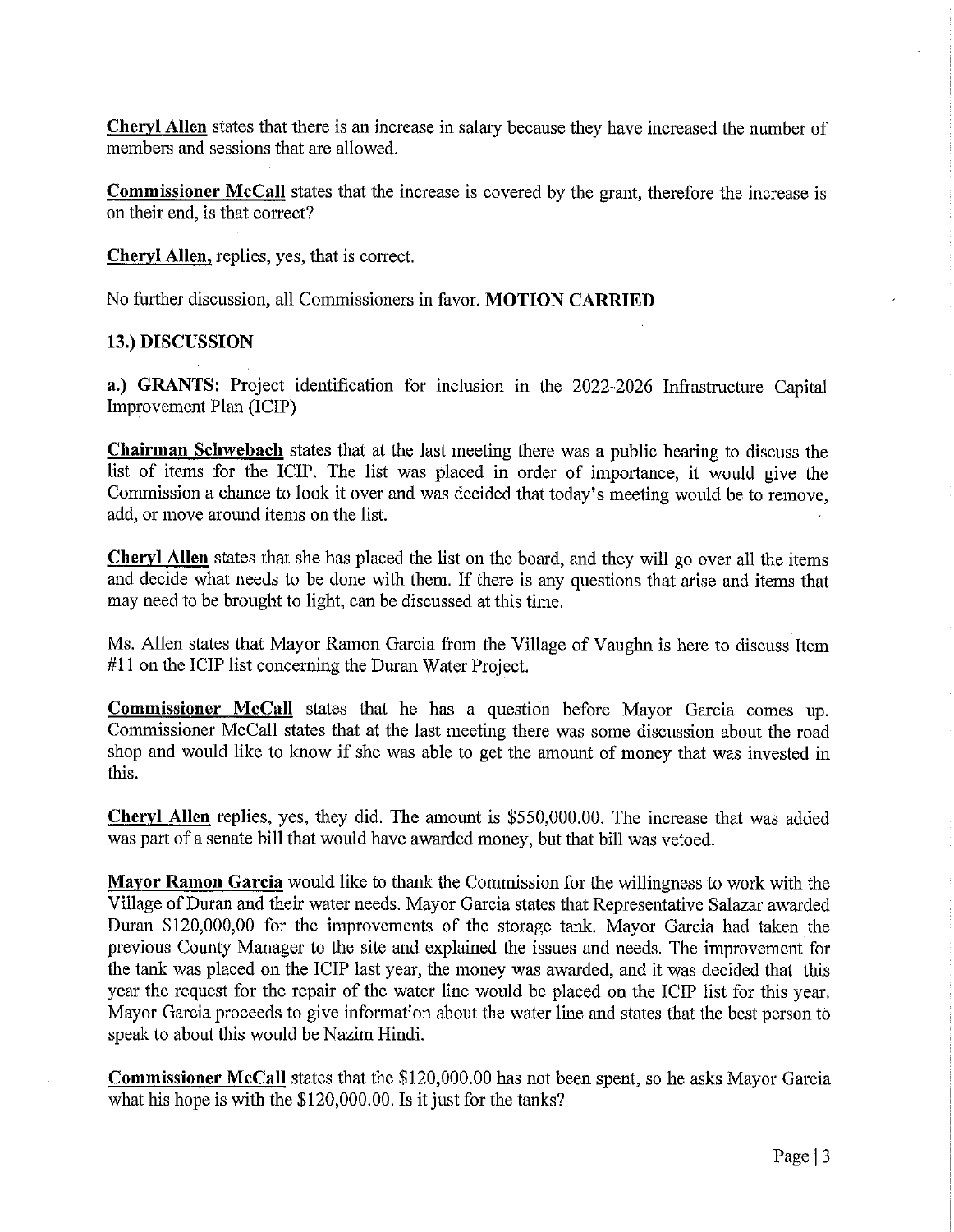Mayor Garcia states that the language in the request is specifically for the storage tanks.

Chairman Schwebach states that he would like some clarification on this. Is it to replace the existing tank with a new one or to repair the tank?

Madam Interim County Manager Barela states that it is her understanding that the money is to replace those two tanks with a new 200,000-gallon tank. The issue that the county has run into is there was some missing information that was required by the state. The money has been awarded but the bonds need to be in place for us to receive the funds for this project. There needs to be more work done so that we can get the tanks repaired as well as the lines.

There is more discussion between Mayor Garcia, the Commission and Madam Interim County Manager Barela regarding the tanks and the lines concerning the project.

Commissioner Sanchez states that it would be his recommendation to allow Madam Interim County Manager Barela to corelate with Mayor Garcia, Nazim Hindi, and Joseph Hindi to identify and design a next step to this project. Get the numbers so that way it can be introduced into the county's ICIP.

Chairman Schwebach agrees with Commissioner Sanchez. There has been a lot of numbers thrown around. We need something more solid with a possibility of breaking it down in phases. Chairman Schwebach asks if the \$120,000.00 can be used for planning.

Madam Interim County Manager Barela states that she would need to visit with the people that handle Capital Outlay to see if the funding can be used for planning, just the tanks, and if the project can be done in phases.

Cheryl Alien would like to add that the legislative language that is tied to this project is to plan, design, and construct water systems improvements for Duran and Torrance County. With that language we are flexible as to how we can use the funding.

Ms. Allen states that we can now look at the ICIP list and rearrange items, add items, or delete items that may have already be done or are no longer needed. Ms. Allen goes over the lists on the white board.

Chairman Schwebach asks about item #9 for the Torreon Community Renovation Project. From his understanding, wasn't that project already funded? If so, can it be removed?

Cheryl Allen replies, yes, that was all taken care of and everything will be handle by Torreon.

Chairman Schwebach states that we can remove item #9 from the list since it has been funded.

Commissioner McCall states that there are two projects he would like to discuss. First one is the road shop. We received \$550,000.00. Has this been funded? Can it be removed from the list?

Madam Interim County Manager Barela replies, yes, it has been funded and can be removed from the list.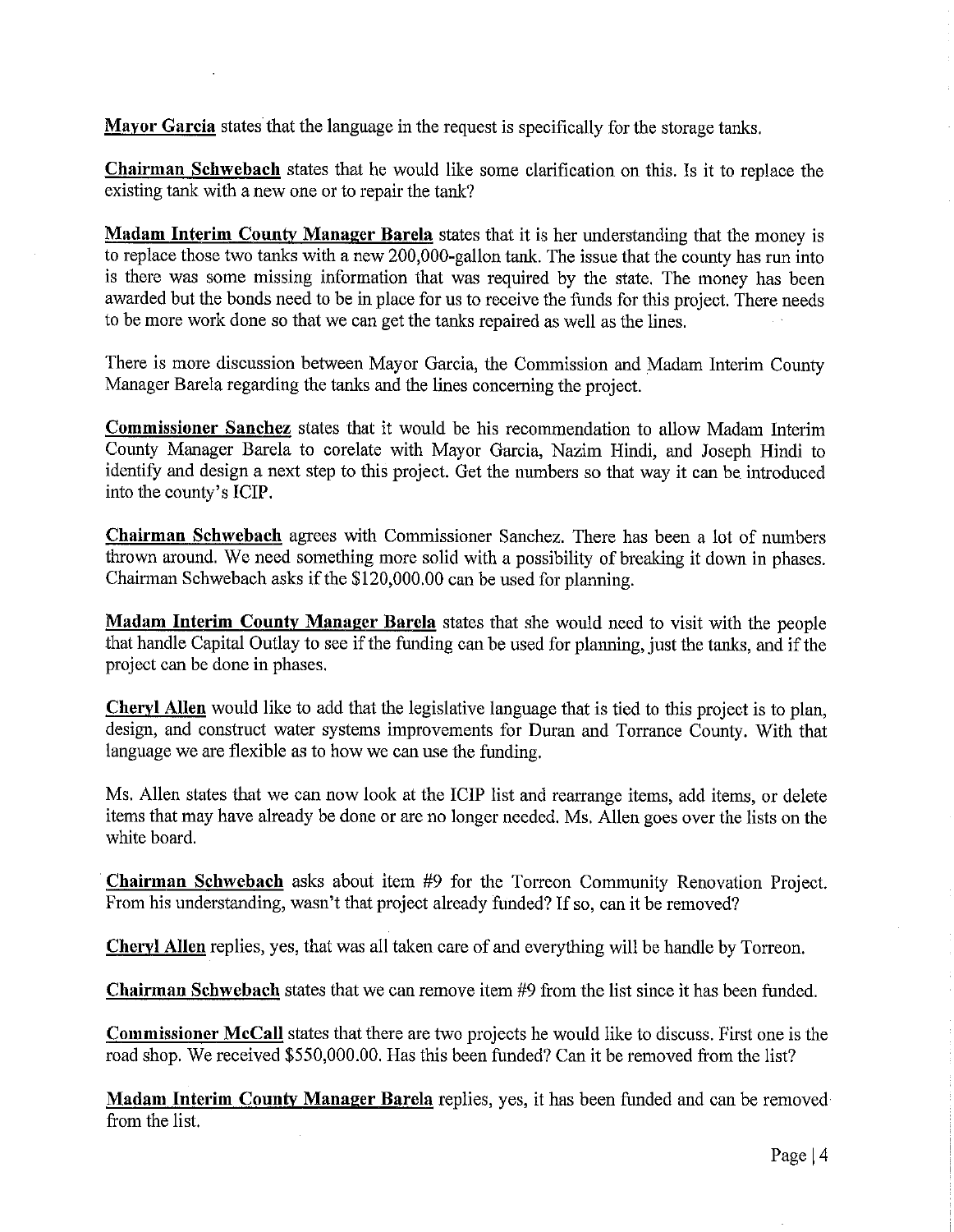Item #2 on the ICIP list will be removed from the list.

Commissioner McCall's next question is concerning the security fencing. We have spent \$26,000.00 out of our Capital Outlay money. This is to be done in phase's. He asks for more information on this.

Cheryl Allen states that there are phases. Those phases are the Fire Admin. Building, dispatch, the animal shelter and the county fleet. There is another request that is for Security Cameras. The first phase of the Sheriff's Department fencing has been completed.

Commissioner McCall asks about Item #7 which is the request for funding for the Sheriff's Department vehicles. There was money given, can we remove these if they were already funded? Should we remove this from the list or keep it on there every year?

Chairman Schwebach states that we should keep this item on the list as there is always a need for new vehicles in the Sheriff's Department. Chairman Schwebach also asks about Item #12, the request for Emergency Response vehicles. We were awarded \$503,000.00. There is always a need, but this item should be moved down on the list.

Cheryl Alien states that this project can be moved to year 2. The way the lists are set up is by projects that are ready to go now and projects that can wait for the second or 3<sup>rd</sup> year and so forth.

Lester Gary, Torrance County Fire Chief, states that they were funded for a vehicle this year so this year's request can be moved to next years request.

There is discussion between Chief Gary and Chairman Schwebach about the emergency response vehicles.

Chairman Schwebach asks Chief Gary what the deal with the water system upgrade is.

Lester Gary states that this is so the department can increase their ISO rating. They are wanting to place tanks to house 20,000 gallons of water at the fire stations.

Chairman Schwebach states that he is happy with the list and the animal shelter can be moved up to item #12 so that it is part of year 1 projects.

Commissioner Sanchez states that there is a project that he would like to add, if possible. He is requesting some sort of water system for the Village of Abo. The residents are on personal well's and the well's are running low on water. They would like a water system. A plan would need to be designed, get the plan secured, and then get the funding. Commissioner Sanchez is requesting that the County Manager sit down with members of the community and see if there is a possibility to start something with this need.

**Commissioner McCall** states that Duran has put in a lot of work into their project request concerning their water system and would hate to see Abo placed above them on the list.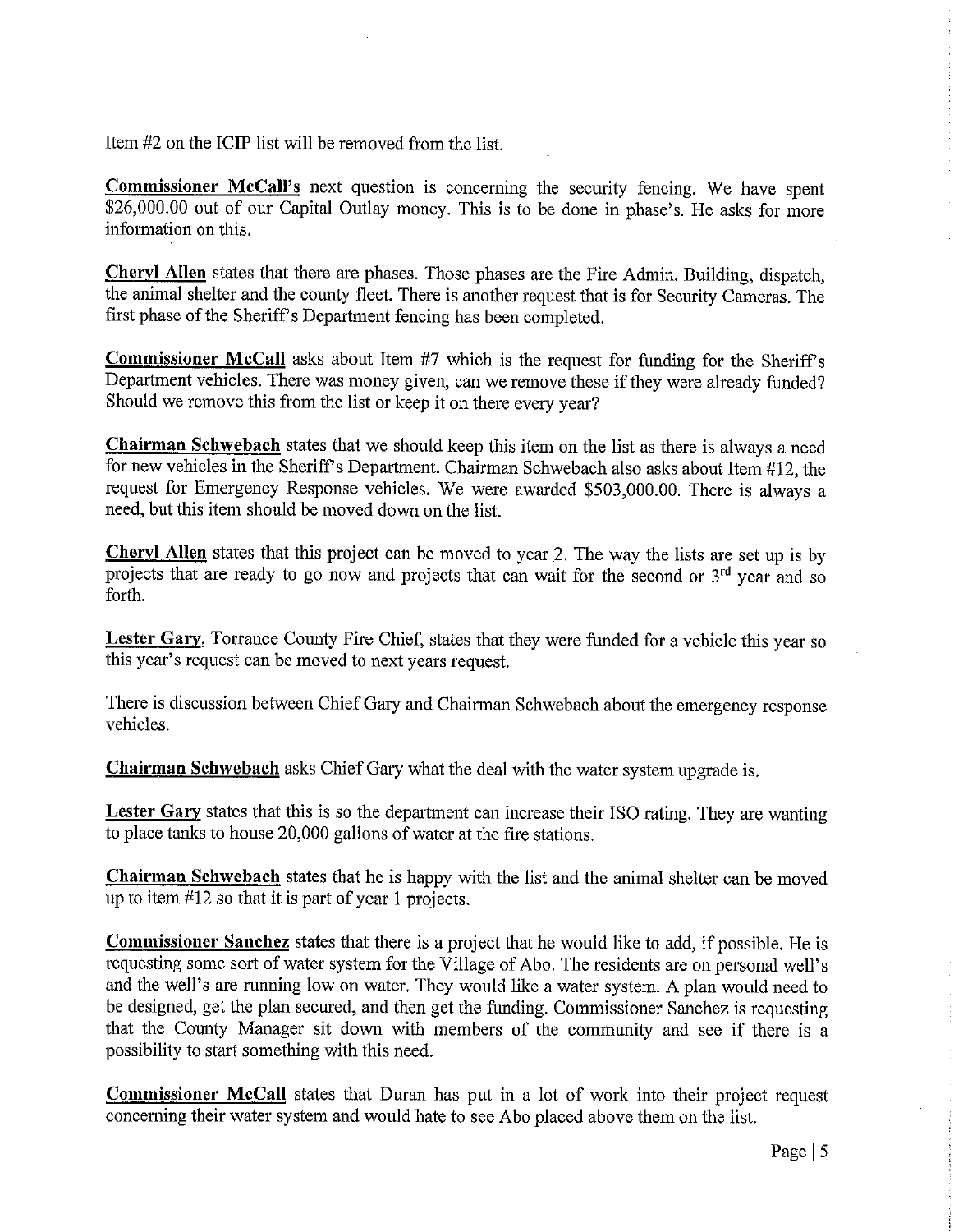Commission Sanchez states that he is not wanting to put Abo above Duran on the list. IT can stay at the bottom. He is just wanting to get things started and see what can or cannot be done.

Chairman Schwebach states that this project should be placed on the bottom of the list and start work on the planning. We may need to bring in EMWT this and see what they can do about running the water system.

Madam Interim County Manager Barela states that she agrees with what Chairman Schwebach is saying. EMWT has been looking at the entire county and their idea of a water system. She would hate to duplicate work the EMWT has already done.

Cheryl Allen stats that an inaugural meeting has already been set up with the ICIP work group. Ms. Allen suggests inviting EMWT and community leaders from Abo & Duran to come and speak at the meeting and coordinate these efforts.

Chairman Schwebach asks Ms. Allen to refresh his memory on the time frame of when all this needs to be approved.

Cheryl Allen states that the final list will need to be approved at the next Commission meeting in September.

All 3 Commissioners are happy with the list and good directives have been made.

There is more discussion on the water systems and having EMWT more involved with this issue. The ICIP requests are looked at more closely when the projects are ready to go.

Commissioner McCall states that the Road Department was blessed with \$50,000.00 do we need to keep this request on the list.

There is discussion on the Road Department and their requests, and it is suggested that this item remain on the list.

Cheryl Allen states that there has yet to be discussion on the security emergency management building or the security upgrade at dispatch.

Chairman Schwebach asks for a dollar amount on the dispatch project.

Cheryl Allen states that the amount given was \$73,100.00 which was based off a quote that was given. This is the first time it has been placed on the list because dispatch is having a difficult time in securing any type of funding for this project.

Madam Interim County Manager Barela makes a few comments on the security upgrade at dispatch and how legislatures look at the projects and their importance. Madam Interim County Manager Barela states that this request came about when the previous Emergency Manager, Martin Lucero, brought up the lack of security at dispatch and was trying hard to get that taken care of. She states that she would like to see this higher on the list.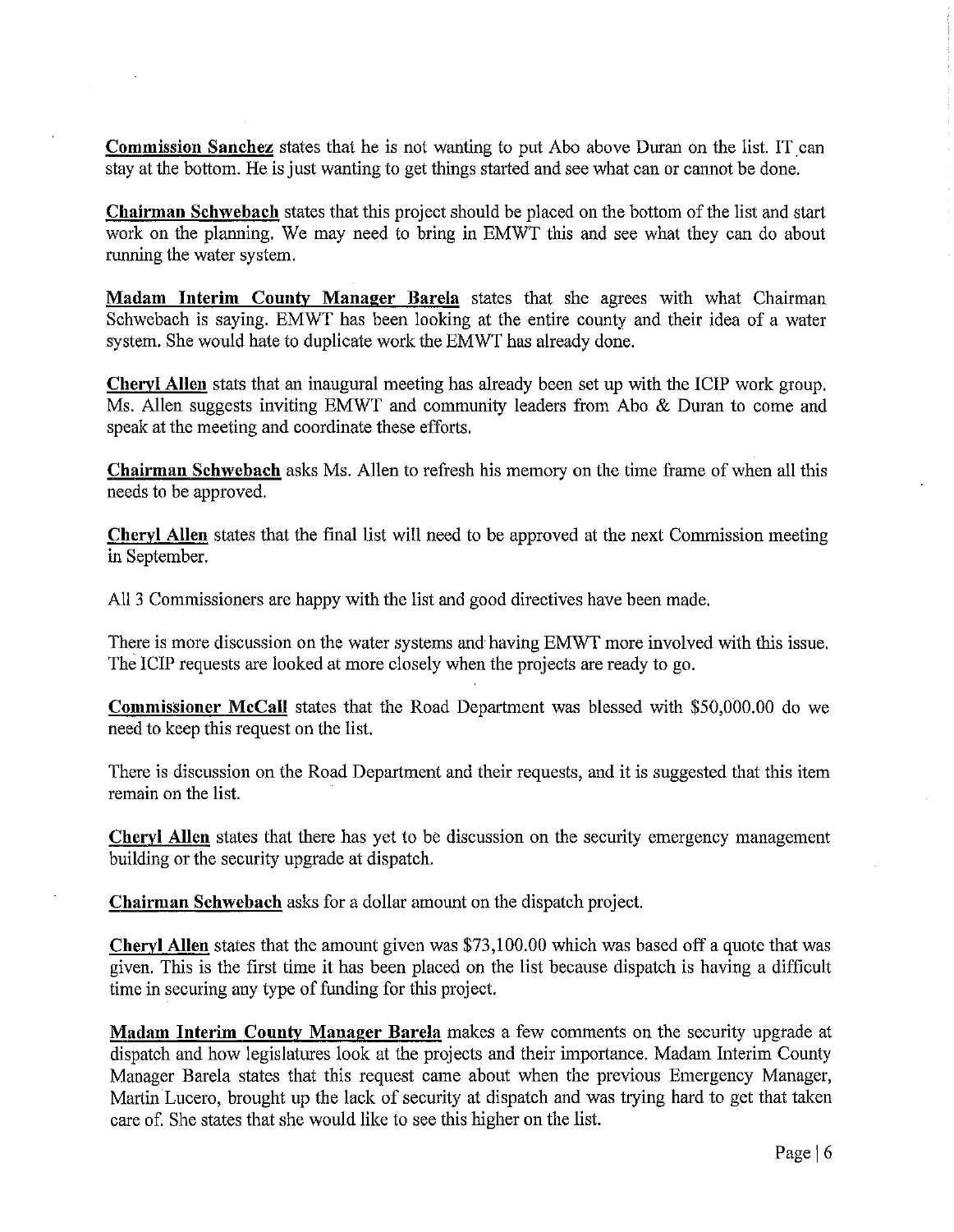Martin Lucero, Manager of EVSWA, states that this was resolved during the last fiscal year that he was here with the county. They were awarded \$17,000.00 to construct the security fencing. An issue arose with the towers at dispatch, so the money was re-prioritized and allocated for the towers. This is a need and it should be placed higher on the list. Mr. Lucero explains everything that was requested and its importance.

The Commission decides to place this item higher on the list as 7.5

Cheryl Allen states that the next items are those for the Senior Centers in the county.

Nick Sedillo, Operations Manager, states that the 3 centers are in need or repairs. The Moriarty Senior Center needs a new building altogether. It's a very old house that just keeps being added to and repaired. Mr. Sedillo states that he proposed to Mayor Hart that the City or Moriarty donate the property and the county would pay for the new building. Something does need to be done with that center.

The Commission is good with the way the ICIP list stands. No further discussion. NO ACTION TAKEN, DISCUSSION ONLY.

b.) MANAGER: Estancia Valley Solid Waste Authority update (EVSWA), Danielle Johnston and Johnny Romero

Johnny Romero, EVSWA Board Member, states that he is present at todays meeting to give an update on how things are running, but first he would like to Recognize Mr. Gerald Chavez for all the hard work he did while he was on the board.

Mr. Chavez recently resigned his position on the board and would like to thank him for all his hard work that he did. He helped with getting better communication between EVSWA and Torrance County. He was a great asset and will be missed.

Mr. Romero goes on to give an update on what has been going on and would like to remind the Commission that it is almost time to renew the contract between EVSWA and Torrance County. The Contract is for \$800,000.00 and it took \$860,000.00 to do the contract. There has been some overages and the county will be getting some money back. This is just a heads up so that everyone can look things over when its time to start the renewal process for the contract.

John Butrick, Torrance County Attorney, states that he was provided a copy of the contract prior to the meeting and is requesting an electronic copy of the contract be sent to him.

Martin Lucero states that he would like to echo what Mr. Romero said about Mr. Chavez and would also like to thank Gerald for all his hard work. Mr. Lucero has provided a handout for the Commission to show the numbers for he stations and the actuals. Handout hereto attached.

**Danielle Johnston, EVSWA Board Member, states that she is the newest member to the board.** She would like to continue working with the county and keep improving the communication between the two entities. Ms. Johnson would also like to thank Commissioner McCall for the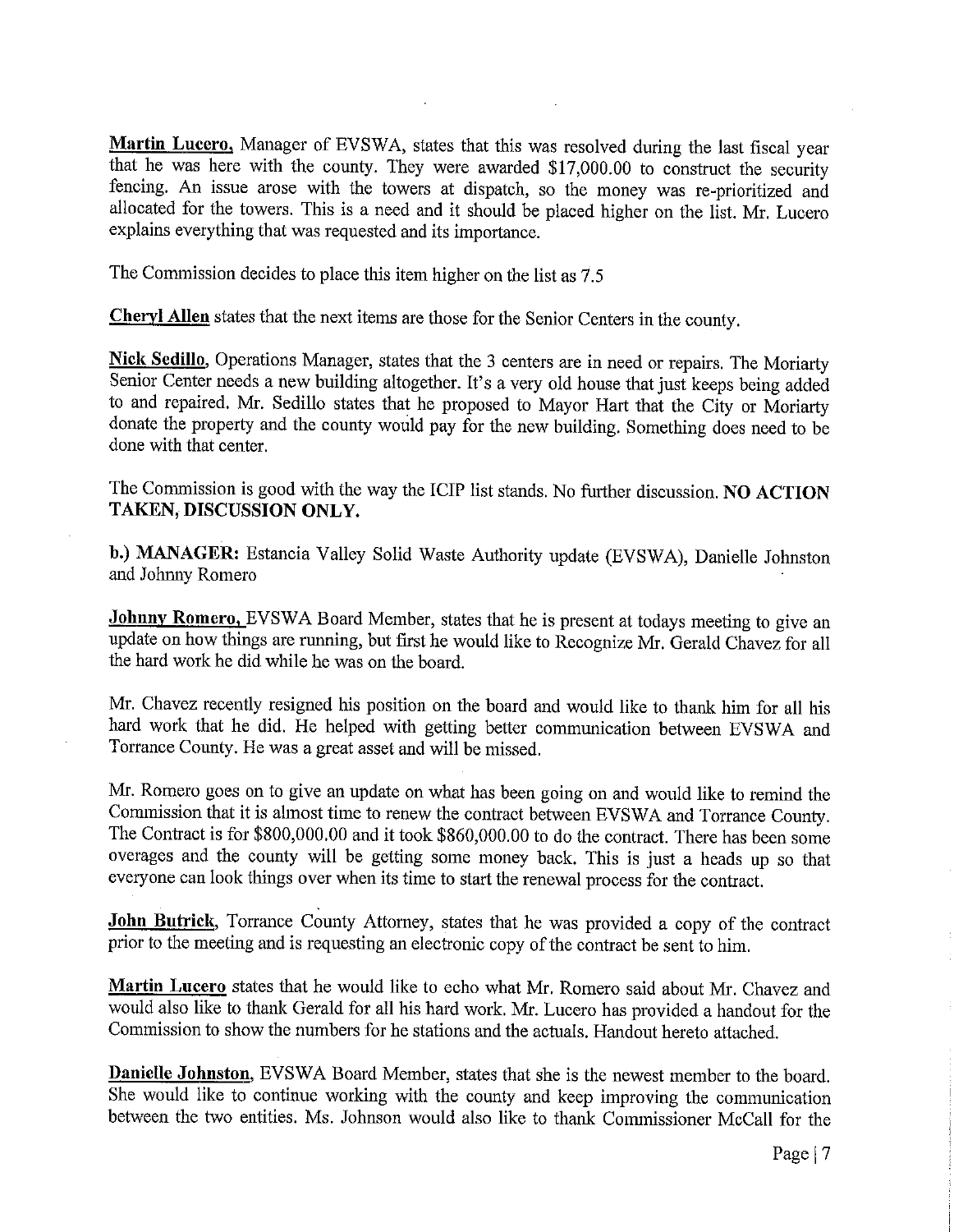prayer at the beginning of the meeting. There is great staff in all the areas of the authority they all do an amazing job. She would like for everyone to consider making sure that the person that applies for the new board position has some knowledge of trash. Ms. Johnston also states that she appreciates all the hard work from the EVSWA and Torrance County. NO ACTION TAKEN, DISCUSSION ONLY.

c.) FINANCE: Update of FY2021 Budget Approval from Department of Finance and Administration (DFA)

**Jeremy Oliver**, Finance Director, would like to present the letter from DFA approving out FY20-21 Budget. Letter hereto attached.

**Madam Interim County Manager Barela** states that the department was excited to get a quick response from DFA on the approval of the budget. Everything went smooth with no issues. She would like to thank Mr. Oliver, all the department heads, and everyone working together on the budget. She would also like to thank the Commission on all their input as well.

Chairman Schwebach would like for Mr. Oliver to expand on one thing that is in the letter concerning the estimated expenditures and transfers exceeding revenue, your entity's General Fund cash balance is being depleted by -6%. Please explain this.

**Jeremy Oliver** states, that section deals with the rollover cash. When this money is re-budgeted it is negative. The amount is more than what was in the budget last year which was at -8%. As long as the reserve is not depleted, we are good.

# 14.) EXECUTIVE SESSION

ACTION TAKEN: Chairman Schwebach makes a motion to enter into executive session to discuss the following items:

A.) COMMISSION: Discuss County Manager position, closed pursuant to Section 10-  $15-1(H)(2)$ .

B.) MANAGER: Purchase of the County Fairgrounds, closed pursuant to Section 10-15-  $1(H)(8)$ .

C.) MANAGER: Purchase of real property for Emergency Management, closed pursuant to NMSA § 10-15-1(H)(8)

Commissioner McCall seconds the motion. Roll Call Vote: District l-Yes, District 2-Yes, District 3-yes. No discussion, all Commissioners in favor. MOTION CARRIED.

### EXECUTIVE SESSION ENTERED INTO at 10:48 am

ACTION TAKEN: Chairman Schwebach makes a motion to return from executive session. Commissioner McCall seconds the motion. Roll Call Vote: District 1-Yes, District 2-Yes, District 3-yes. No discussion, all Commissioners in favor. MOTION CARRIED.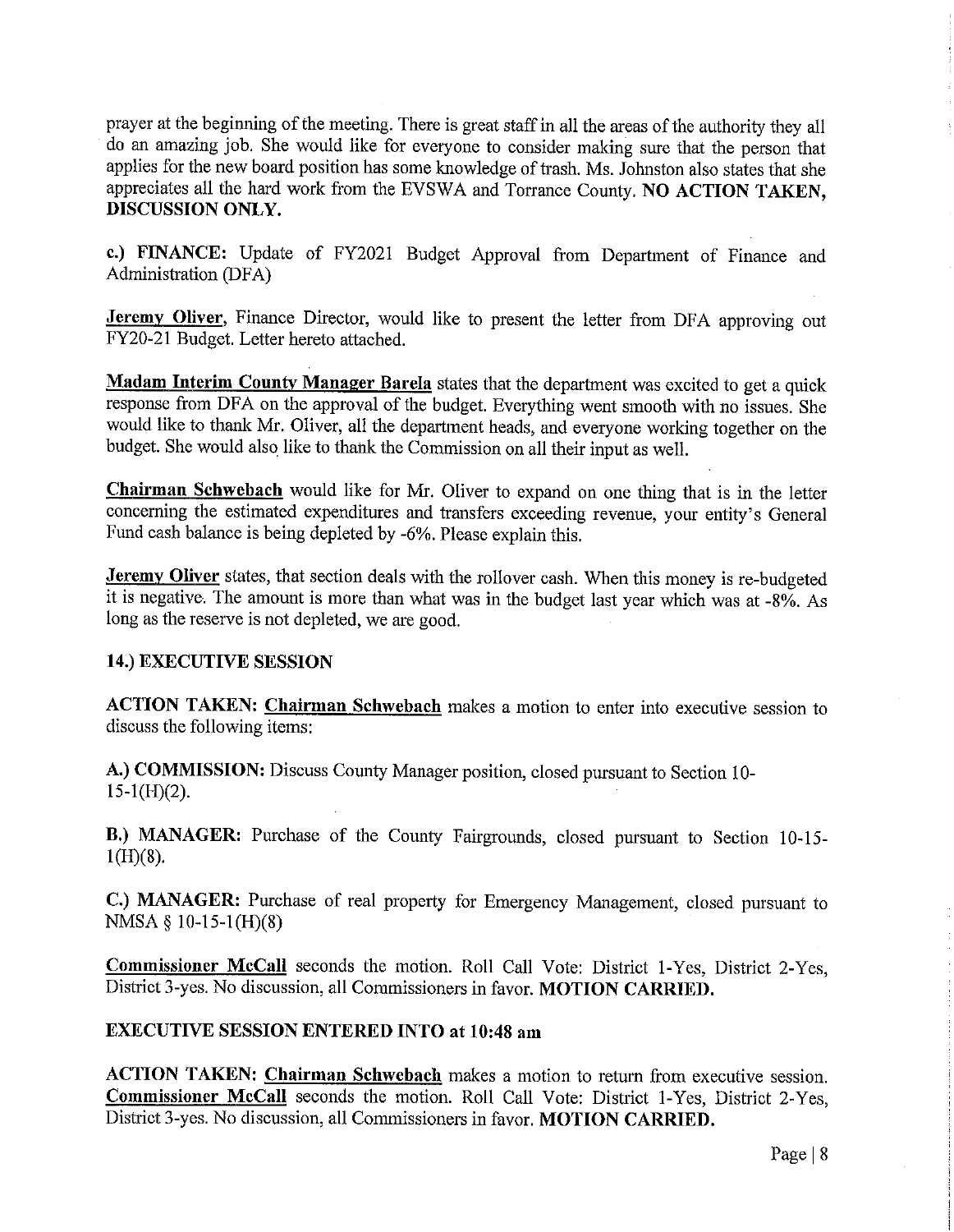The video of this meeting can be viewed in its entirety on the Torrance County NM website, Audio discs of this meeting can be purchased in the Torrance County Clerk's office and the audio of this meeting will be aired on our local radio station KXNM.